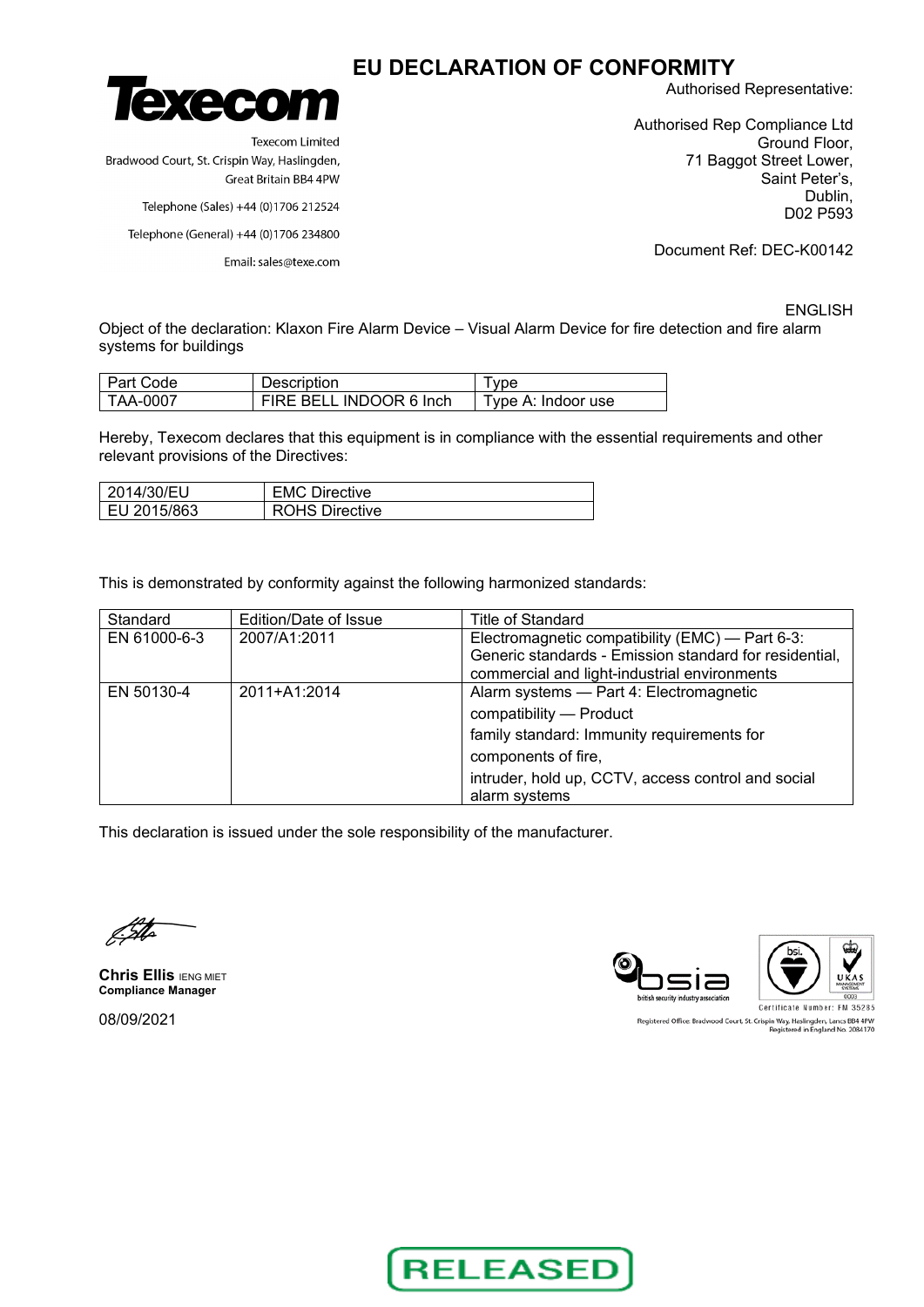

Bradwood Court, St. Crispin Way, Haslingden,

Authorised Representative:

Authorised Rep Compliance Ltd Ground Floor, 71 Baggot Street Lower, Saint Peter's, Dublin, D02 P593

Telephone (Sales) +44 (0)1706 212524

Telephone (General) +44 (0)1706 234800

Email: sales@texe.com

Great Britain BB4 4PW

**Texecom Limited** 

Document Ref: DEC-K00142

GERMAN

Gegenstand der Erklärung: Klaxon — Brandschutz-Alarmierungsgeräte- Optische Signalgeber für Branderkennung- und Brand-melde systeme für Gebäude

| Teile-Nr. | die Bezeichnung                     | l vp             |
|-----------|-------------------------------------|------------------|
| TAA-0007  | $(150 \text{ mm})$ Innenfeuerglocke | Tvp A: überdacht |

Hiermit erklärt Texecom, dass diese Geräte die wesentlichen Anforderungen und andere relevante Bestimmungen der folgenden Richtlinien erfüllen:

| 2014/30/EU  | <b>EMV Richtlinie</b>  |
|-------------|------------------------|
| EU 2015/863 | <b>ROHS Richtlinie</b> |

Dies wird durch die Konformität mit den folgenden harmonisierten Normen nachgewiesen:

| Norm         | Ausgabe / Ausgabe-datum | Titel der Norm                                                                                                                                                                                                                                           |
|--------------|-------------------------|----------------------------------------------------------------------------------------------------------------------------------------------------------------------------------------------------------------------------------------------------------|
| EN 61000-6-3 | 2007/A1:2011            | Elektromagnetische Verträglichkeit (EMV) - Teil 6-3:<br>Generische Normen - Emis-sionsstandard für<br>Wohnbereiche, Geschäfts- und Gewerbebereiche<br>sowie Kleinbetriebe                                                                                |
| EN 50130-4   | 2011+A1:2014            | Meldesysteme - Teil 4: Elektromagnetische<br>Verträglichkeit - Produktreihenstan-dard:<br>Störsicherheitsanforderungen für Komponenten aus<br>Meldesystemen für Feuer, Einbruch, Überfall,<br>Videoüberwachung, Zugangskontrolle und Haus-<br>Serviceruf |

Diese Erklärung wird unter der alleinigen Verantwortung des Herstellers herausgegeben.

**Chris Ellis IENG MIET Wirtschaftsprüfer**



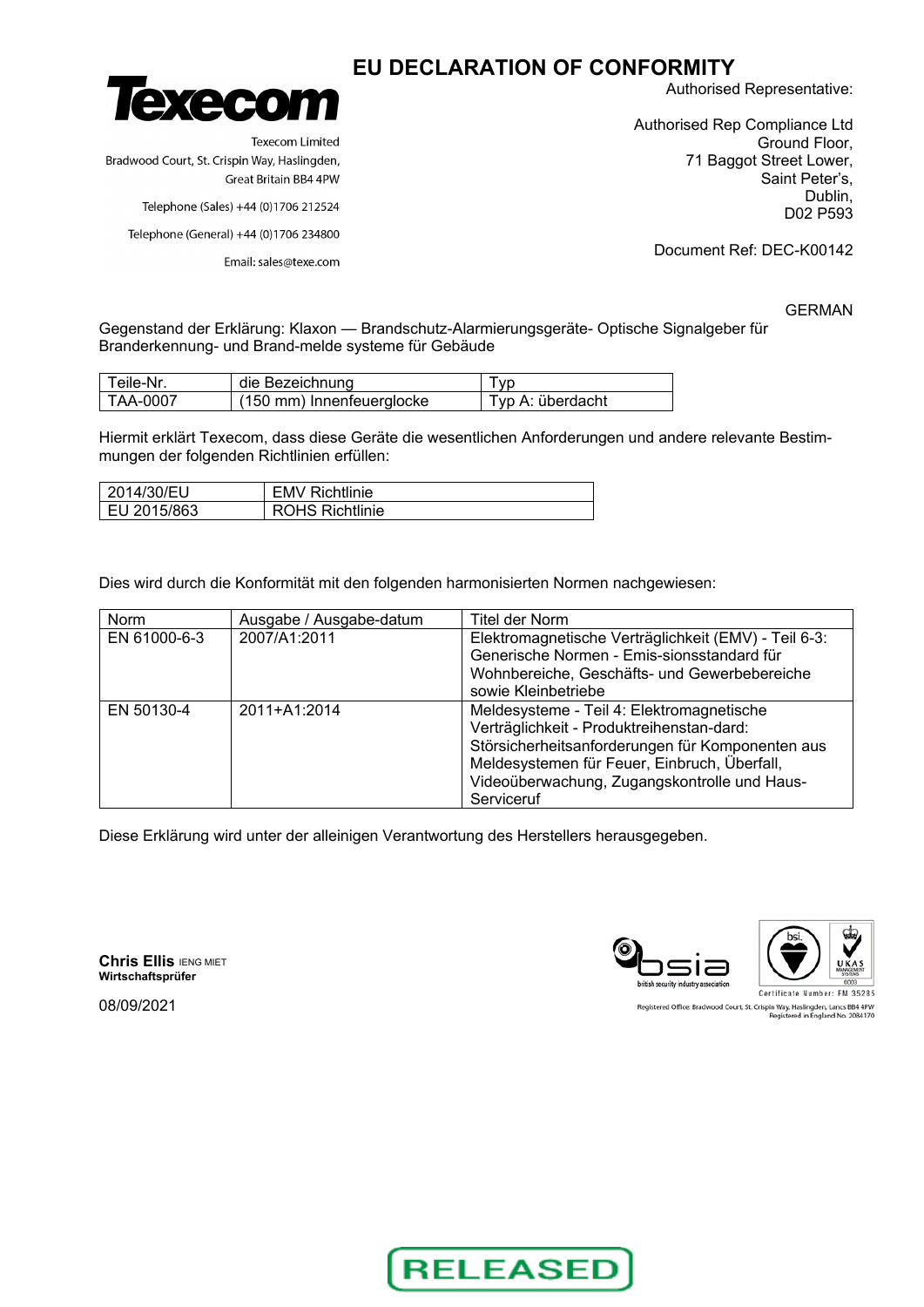

**Texecom Limited** Bradwood Court, St. Crispin Way, Haslingden, Great Britain BB4 4PW

Telephone (Sales) +44 (0)1706 212524

Telephone (General) +44 (0)1706 234800

Email: sales@texe.com

Authorised Representative:

Authorised Rep Compliance Ltd Ground Floor, 71 Baggot Street Lower, Saint Peter's, Dublin, D02 P593

Document Ref: DEC-K00142

### FRENCH

Objet de la déclaration: Dispositif d'alarme incendie Klaxon - Dispositif d'alarme visuelle pour la détection d'incendie et les systèmes d'alarme incendie pour les bâtiments

| Réf.     | La description                                           | I vpe |
|----------|----------------------------------------------------------|-------|
| TAA-0007 | (150mm) Cloche d'incendie intérieure   Type A intérieure |       |

Par la présente, Texecom déclare que cet équipement est conforme aux exigences essentielles et aux autres dispositions pertinentes des directives:

| 2014/30/EU  | la directive CEM      |
|-------------|-----------------------|
| EU 2015/863 | <b>ROHS Directive</b> |

Cela est démontré par la conformité aux normes harmonisées suivantes:

| Norm         | Édition/ Date de publication | Titre de la norme                                    |
|--------------|------------------------------|------------------------------------------------------|
| EN 61000-6-3 | 2007/A1:2011                 | Compatibilité électromagnétique (CEM) - Partie 6-3 : |
|              |                              | Normes génériques - Norme d'émission pour les        |
|              |                              | environnements résidentiels, commerciaux et de       |
|              |                              | l'industrie légère                                   |
| EN 50130-4   | 2011+A1:2014                 | Systèmes d'alarme - Partie 4 : Compatibilité         |
|              |                              | électromagnétique - Produit                          |
|              |                              | norme familiale : Exigences d'immunité pour les      |
|              |                              | composants du feu,                                   |
|              |                              | systèmes d'intrusion, de braquage, de                |
|              |                              | vidéosurveillance, de contrôle d'accès et d'alarme   |
|              |                              | sociale                                              |

Cette déclaration est délivrée sous la seule responsabilité du fabricant.

**Chris Ellis IENG MIET Gestionnaire de la conformité**



Registered Office: Bradwood Court, St. Crispin Way, Haslingden, Lancs BB4 4PW<br>Registered in England No. 2084170

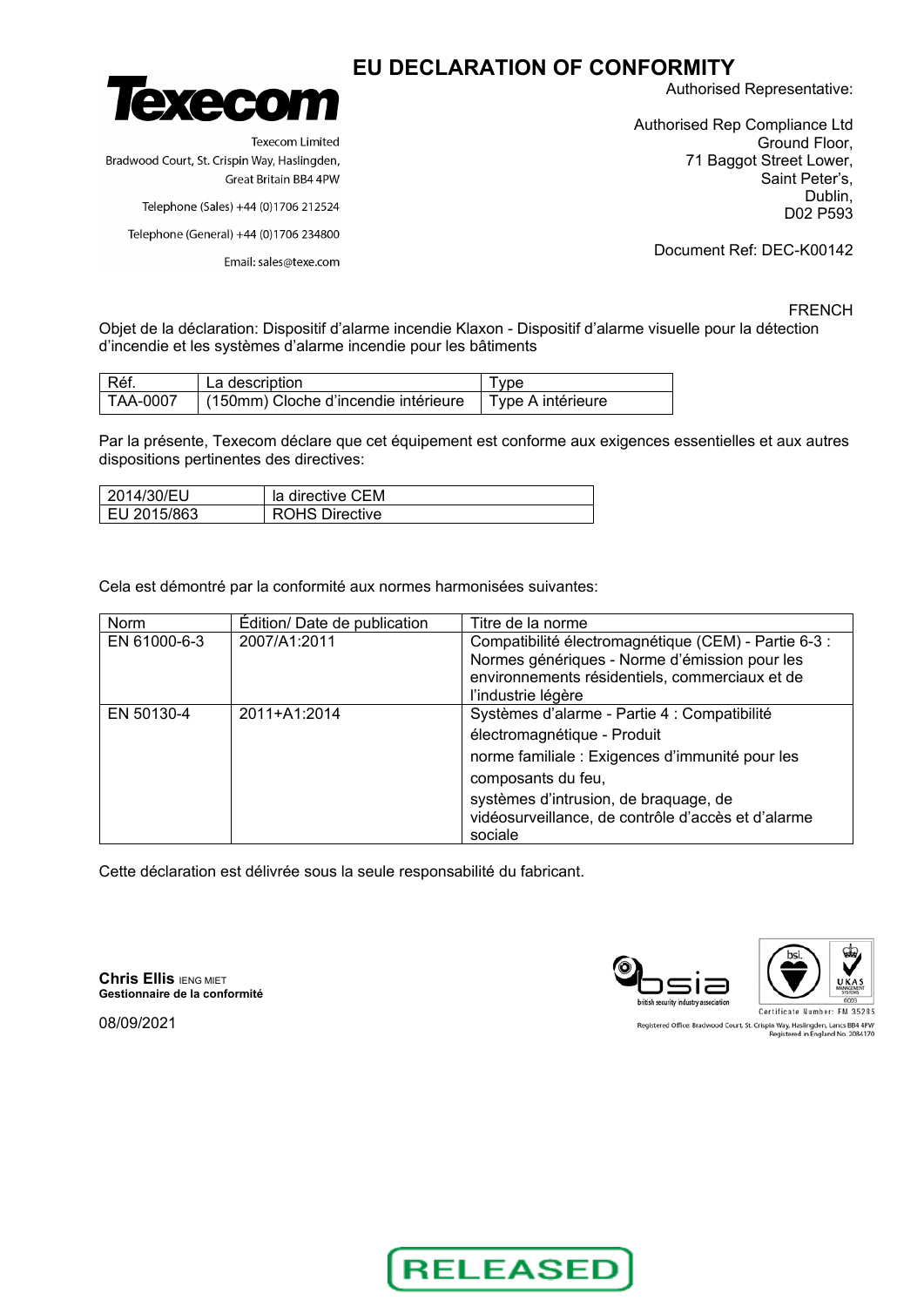

**Texecom Limited** Bradwood Court, St. Crispin Way, Haslingden, Great Britain BB4 4PW

Telephone (Sales) +44 (0)1706 212524

Telephone (General) +44 (0)1706 234800

Email: sales@texe.com

Authorised Representative:

Authorised Rep Compliance Ltd Ground Floor, 71 Baggot Street Lower, Saint Peter's, Dublin, D02 P593

Document Ref: DEC-K00142

ITALIAN

Oggetto della dichiarazione: Dispositivo di allarme antincendio Klaxon - Dispositivo di allarme visivo per il rilevamento di incendi e sistemi di allarme antincendio per edifici

| I Parte n. | Descrizione                                    | Tipo              |
|------------|------------------------------------------------|-------------------|
|            | TAA-0007   (150mm) Campana antincendio interna | I Tipo A: interna |

Con la presente, Texecom dichiara che questa apparecchiatura è conforme ai requisiti essenziali e alle altre disposizioni pertinenti delle direttive:

| 2014/30/EU   | Direttiva CEM  |
|--------------|----------------|
| LEU 2015/863 | Direttiva ROHS |

Ciò è dimostrato dalla conformità alle seguenti norme armonizzate:

| Standard     | Edizione/Data di emissione | Titolo della norma                                    |
|--------------|----------------------------|-------------------------------------------------------|
| EN 61000-6-3 | 2007/A1:2011               | Compatibilità elettromagnetica (EMC) - Parte 6-3:     |
|              |                            | Norme generiche - Norma di emissione per ambienti     |
|              |                            | residenziali, commerciali e industriali leggeri       |
| EN 50130-4   | 2011+A1:2014               | Sistemi d'allarme - Parte 4: Compatibilità            |
|              |                            | elettromagnetica - Prodotto                           |
|              |                            | standard di famiglia: Requisiti di immunità per i     |
|              |                            | componenti del fuoco,                                 |
|              |                            | Intrusione, rapina, TVCC, controllo accessi e sistemi |
|              |                            | di allarme sociale                                    |

La presente dichiarazione è rilasciata sotto la sola responsabilità del produttore.

**Chris Ellis IENG MIET Responsabile della conformità**

08/09/2021





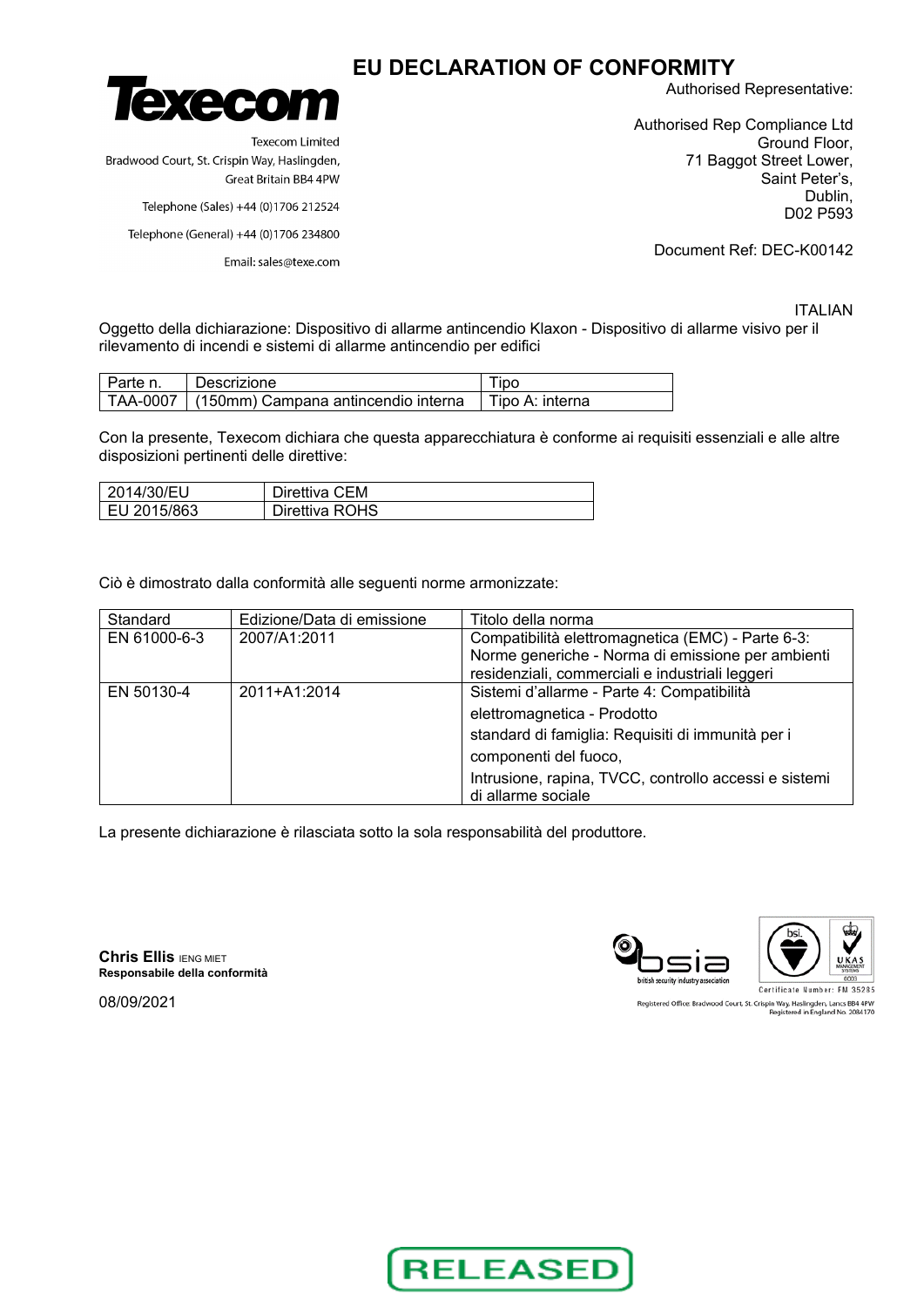

**Texecom Limited** Bradwood Court, St. Crispin Way, Haslingden, Great Britain BB4 4PW

Telephone (Sales) +44 (0)1706 212524

Telephone (General) +44 (0)1706 234800

Email: sales@texe.com

Authorised Representative:

Authorised Rep Compliance Ltd Ground Floor, 71 Baggot Street Lower, Saint Peter's, Dublin, D02 P593

Document Ref: DEC-K00142

POLISH

Przedmiot deklaracji: Urządzenie do sygnalizacji pożaru Klaxon - Wizualne urządzenie alarmowe do wykrywania pożaru i systemów sygnalizacji pożaru w budynkach

| Numer cześci | Jpis.                             | dzai                  |
|--------------|-----------------------------------|-----------------------|
| TAA-0007     | (150 mm) Dzwon ognia wewnetrznego | Rodzai A:wewnetrznego |

Niniejszym Texecom oświadcza, że sprzęt ten jest zgodny z zasadniczymi wymogami i innymi odpowiednimi przepisami dyrektyw:

| 2014/30/EU    | Dyrektywa EMC  |
|---------------|----------------|
| I EU 2015/863 | Dyrektywa ROHS |

Wykazuje to zgodność z następującymi normami zharmonizowanymi:

| Standard     | Wydanie/Data wydania | Tytuł normy                                                                                                                                                                                                    |
|--------------|----------------------|----------------------------------------------------------------------------------------------------------------------------------------------------------------------------------------------------------------|
| EN 61000-6-3 | 2007/A1:2011         | Kompatybilność elektromagnetyczna (EMC) - Część<br>6-3: Normy ogólne - Norma dotycząca emisji w<br>środowisku mieszkalnym, handlowym i lekko<br>uprzemysłowionym                                               |
| EN 50130-4   | 2011+A1:2014         | Alarm systems - Part 4: Electromagnetic<br>compatibility - Product<br>family standard: Immunity requirements for<br>components of fire,<br>intruder, hold up, CCTV, access control and social<br>alarm systems |

Niniejsza deklaracja jest wydawana na wyłączną odpowiedzialność producenta.

**Chris Ellis IENG MIET Kierownik ds. Zgodności** 08/09/2021



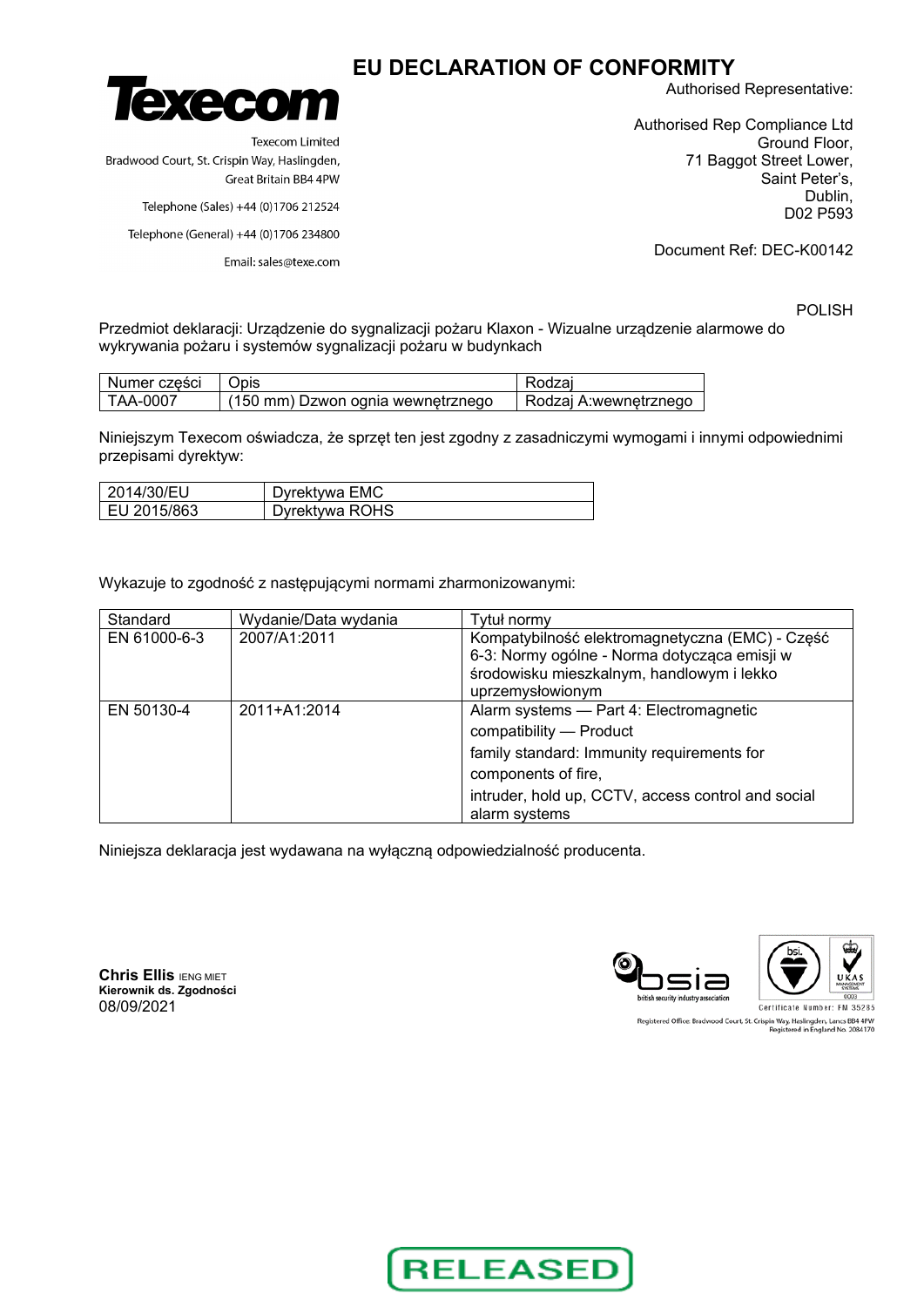

**Texecom Limited** Bradwood Court, St. Crispin Way, Haslingden, Great Britain BB4 4PW

Telephone (Sales) +44 (0)1706 212524

Telephone (General) +44 (0)1706 234800

Email: sales@texe.com

Authorised Representative:

Authorised Rep Compliance Ltd Ground Floor, 71 Baggot Street Lower, Saint Peter's, Dublin, D02 P593

Document Ref: DEC-K00142

HUNGARIAN

A nyilatkozat tárgya: Klaxon tűzjelző készülék - vizuális riasztóberendezés tűzérzékelő és tűzjelző rendszerekhez épületekhez

| Cikkszám | Leírás                                         | jpus |
|----------|------------------------------------------------|------|
| TAA-0007 | (150 mm) Beltéri tűz csengő   Tipus A: Beltéri |      |

A Texecom kijelenti, hogy ez a berendezés megfelel az irányelvek alapvető követelményeinek és egyéb vonatkozó rendelkezéseinek:

| 2014/30/EU  | EMC irányelv  |  |
|-------------|---------------|--|
| EU 2015/863 | ROHS irányelv |  |

Ezt bizonyítja a következő harmonizált szabványoknak való megfelelés:

| szabvány     | Kiadás / dátuma | A szabvány címe                                                                                                                                                                                                            |
|--------------|-----------------|----------------------------------------------------------------------------------------------------------------------------------------------------------------------------------------------------------------------------|
| EN 61000-6-3 | 2007/A1:2011    | Elektromágneses összeférhetőség (EMC). 6-3. Rész:<br>Általános szabványok. Kibocsátási szabvány lakó-,<br>kereskedelmi és könnyűipari környezetben                                                                         |
| EN 50130-4   | 2011+A1:2014    | Riasztórendszerek. 4. rész: Elektromágneses<br>összeférhetőség. Termék<br>családi szabvány: A tűz összetevőinek immunitási<br>követelményei,<br>betolakodó, visszatartó, CCTV, beléptető és szociális<br>riasztórendszerek |

Ezt a nyilatkozatot a gyártó kizárólagos felelősségével állítják ki.

**Chris Ellis** IENG MIET **Megfelelőségi vezető**

security industry ass Certificate Number: FM 35285

Registered Office: Bradwood Court, St. Crispin Way, Haslingden, Lancs BB4 4PW<br>Registered in England No. 2084170

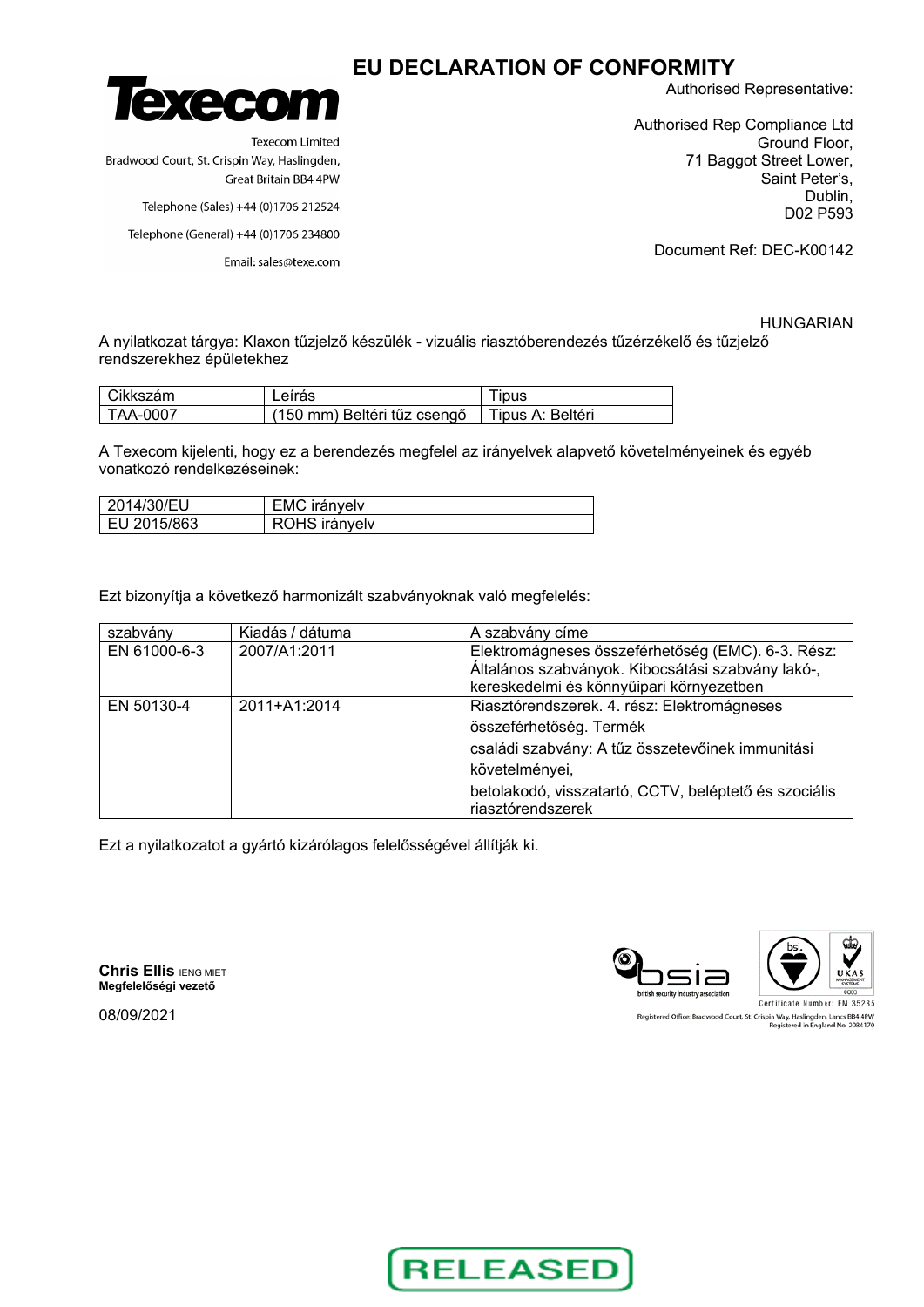

**Texecom Limited** Bradwood Court, St. Crispin Way, Haslingden, Great Britain BB4 4PW

Telephone (Sales) +44 (0)1706 212524

Telephone (General) +44 (0)1706 234800

Email: sales@texe.com

Authorised Representative:

Authorised Rep Compliance Ltd Ground Floor, 71 Baggot Street Lower, Saint Peter's, Dublin, D02 P593

Document Ref: DEC-K00142

SLOVAK

Predmet vyhlásenia:

| Diel č. | Popis                                            |                      |
|---------|--------------------------------------------------|----------------------|
|         | TAA-0007   (150 mm) Interiérový požiarny zvonček | ∣ Tvp A: Interiérový |

Týmto spoločnosť Texecom vyhlasuje, že toto zariadenie je v súlade so základnými požiadavkami a ďalšími príslušnými ustanoveniami smerníc:

| 2014/30/EU   | Smernica o EMC |
|--------------|----------------|
| ∣EU 2015/863 | Smernica ROHS  |

To sa preukazuje zhodou s nasledujúcimi harmonizovanými normami:

| štandard     | Vydanie / dátum vydania | Názov normy                                                                     |
|--------------|-------------------------|---------------------------------------------------------------------------------|
| EN 61000-6-3 | 2007/A1:2011            | Elektromagnetická kompatibilita (EMC) - Časť 6-3:                               |
|              |                         | Všeobecné normy - Emisná norma pre obytné,                                      |
|              |                         | obchodné a l'ahké priemyselné prostredie                                        |
| EN 50130-4   | 2011+A1:2014            | Výstražné systémy - Časť 4: Elektromagnetická                                   |
|              |                         | kompatibilita - Výrobok                                                         |
|              |                         | rodinný štandard: Požiadavky na imunitu pre                                     |
|              |                         | komponenty požiaru,                                                             |
|              |                         | votrelec, zadržať, CCTV, systémy kontroly vstupu a<br>sociálne poplašné systémy |

Toto vyhlásenie sa vydáva na výhradnú zodpovednosť výrobcu.

**Chris Ellis IENG MIET Manažér súladu**

08/09/2021





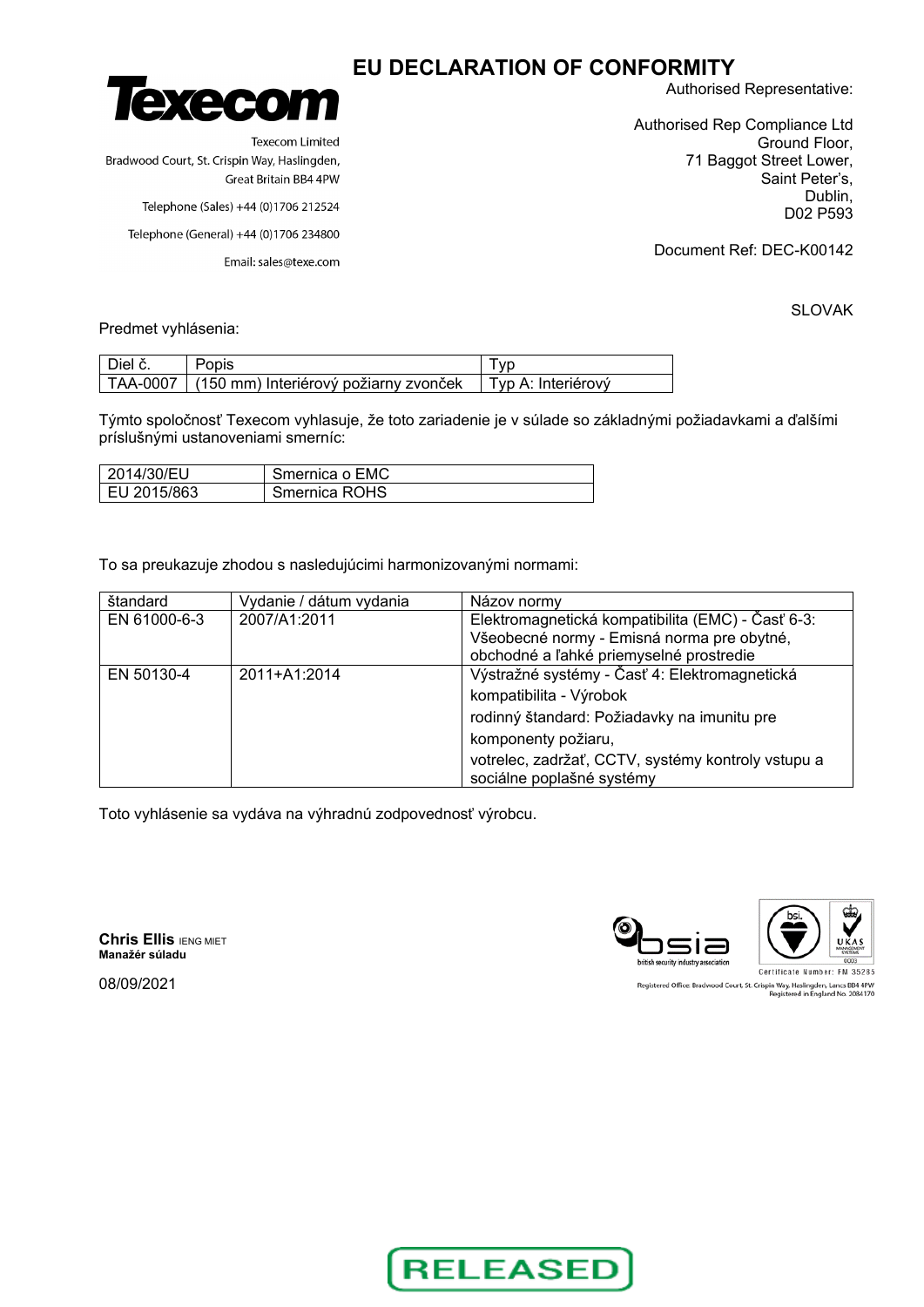

**Texecom Limited** Bradwood Court, St. Crispin Way, Haslingden, Great Britain BB4 4PW

Telephone (Sales) +44 (0)1706 212524

Telephone (General) +44 (0)1706 234800

Email: sales@texe.com

Authorised Representative:

Authorised Rep Compliance Ltd Ground Floor, 71 Baggot Street Lower, Saint Peter's, Dublin, D02 P593

Document Ref: DEC-K00142

#### ROMANIAN

Obiectul declarației: Dispozitiv de alarmă de incendiu Klaxon - Dispozitiv de alarmă vizuală pentru sisteme de detectare și alarmă de incendiu pentru clădiri

| Partea nr | Descriere                      |                  |
|-----------|--------------------------------|------------------|
| TAA-0007  | (150mm) Clopot de foc interior | Tvpe A: interior |

Prin prezenta, Texecom declară că acest echipament este în conformitate cu cerințele esențiale și alte dispoziții relevante ale directivelor:

| 2014/30/EU    | Directiva EMC  |
|---------------|----------------|
| l EU 2015/863 | Directiva ROHS |

Acest lucru este demonstrat de conformitatea cu următoarele standarde armonizate:

| Standard     | Editie / Data emiterii | Titlul standardului                                                                                                                                                                                                           |
|--------------|------------------------|-------------------------------------------------------------------------------------------------------------------------------------------------------------------------------------------------------------------------------|
| EN 61000-6-3 | 2007/A1:2011           | Compatibilitate electromagnetică (EMC). Partea 6-3:<br>Standarde generice. Standard de emisii pentru medii<br>rezidențiale, comerciale si industriale usoare                                                                  |
| EN 50130-4   | 2011+A1:2014           | Sisteme de alarmă. Partea 4: Compatibilitate<br>electromagnetică. Produs<br>standard de familie: Cerințe de imunitate pentru<br>componentele focului,<br>intrus, hold up, CCTV, control acces și sisteme de<br>alarmă socială |

Această declarație este emisă sub responsabilitatea exclusivă a producătorului.

**Chris Ellis IENG MIET Manager de conformitate**



Registered Office: Bradwood Court, St. Crispin Way, Haslingden, Lancs BB4 4PW<br>Registered in England No. 2084170

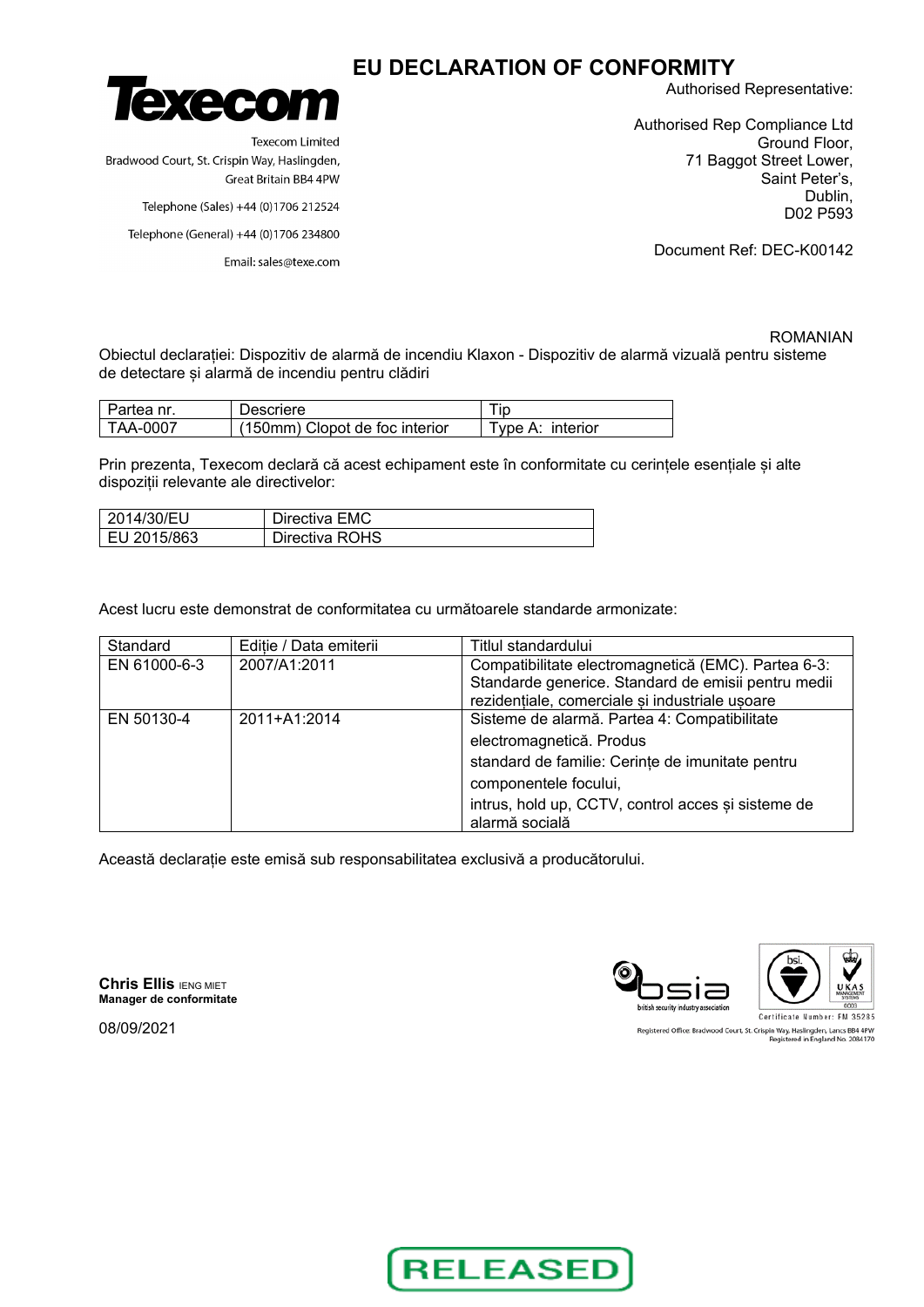

**Texecom Limited** Bradwood Court, St. Crispin Way, Haslingden, Great Britain BB4 4PW

Telephone (Sales) +44 (0)1706 212524

Telephone (General) +44 (0)1706 234800

Email: sales@texe.com

Authorised Representative:

Authorised Rep Compliance Ltd Ground Floor, 71 Baggot Street Lower, Saint Peter's, Dublin, D02 P593

Document Ref: DEC-K00142

RUSSIAN

Объект декларации: Устройство пожарной сигнализации- Устройство визуальной сигнализации для систем обнаружения пожара и пожарной сигнализации для зданий

| I Часть No. I Описание |                                                                   | ' ип |
|------------------------|-------------------------------------------------------------------|------|
|                        | ТАА-0007   (150мм) Внутренний пожарный звонок   Тип А: Внутренний |      |

Настоящим Texecom заявляет, что это оборудование соответствует основным требованиям и другим соответствующим положениям Директив.

| 2014/30/EU  | Директива по электромагнитной |  |
|-------------|-------------------------------|--|
|             | СОВМЕСТИМОСТИ                 |  |
| EU 2015/863 | Директива ROHS                |  |

Это подтверждается соответствием следующим гармонизированным стандартам.

| Стандарт     | Издание / Дата выпуска | Название стандарта                              |
|--------------|------------------------|-------------------------------------------------|
| EN 61000-6-3 | 2007/A1:2011           | Электромагнитная совместимость (ЭМС) - Часть 6- |
|              |                        | 3: Общие стандарты - Стандарт излучения для     |
|              |                        | жилых, коммерческих и легких промышленных       |
|              |                        | сред                                            |
| EN 50130-4   | 2011+A1:2014           | Системы охранной сигнализации - Часть 4:        |
|              |                        | Электромагнитная совместимость - Продукт        |
|              |                        | семейный стандарт: требования к                 |
|              |                        | невосприимчивости к компонентам                 |
|              |                        | огня, злоумышленник, задержка,                  |
|              |                        | видеонаблюдение, системы контроля доступа и     |
|              |                        | социальной сигнализации                         |

Ответственность за эту декларацию полностью ложится на производителя.

**Chris Ellis IENG MIET Mенеджер по соответствию**



Registered Office: Bradwood Court, St. Crispin Way, Haslingden, Lancs BB4 4PW<br>Registered in England No. 2084170

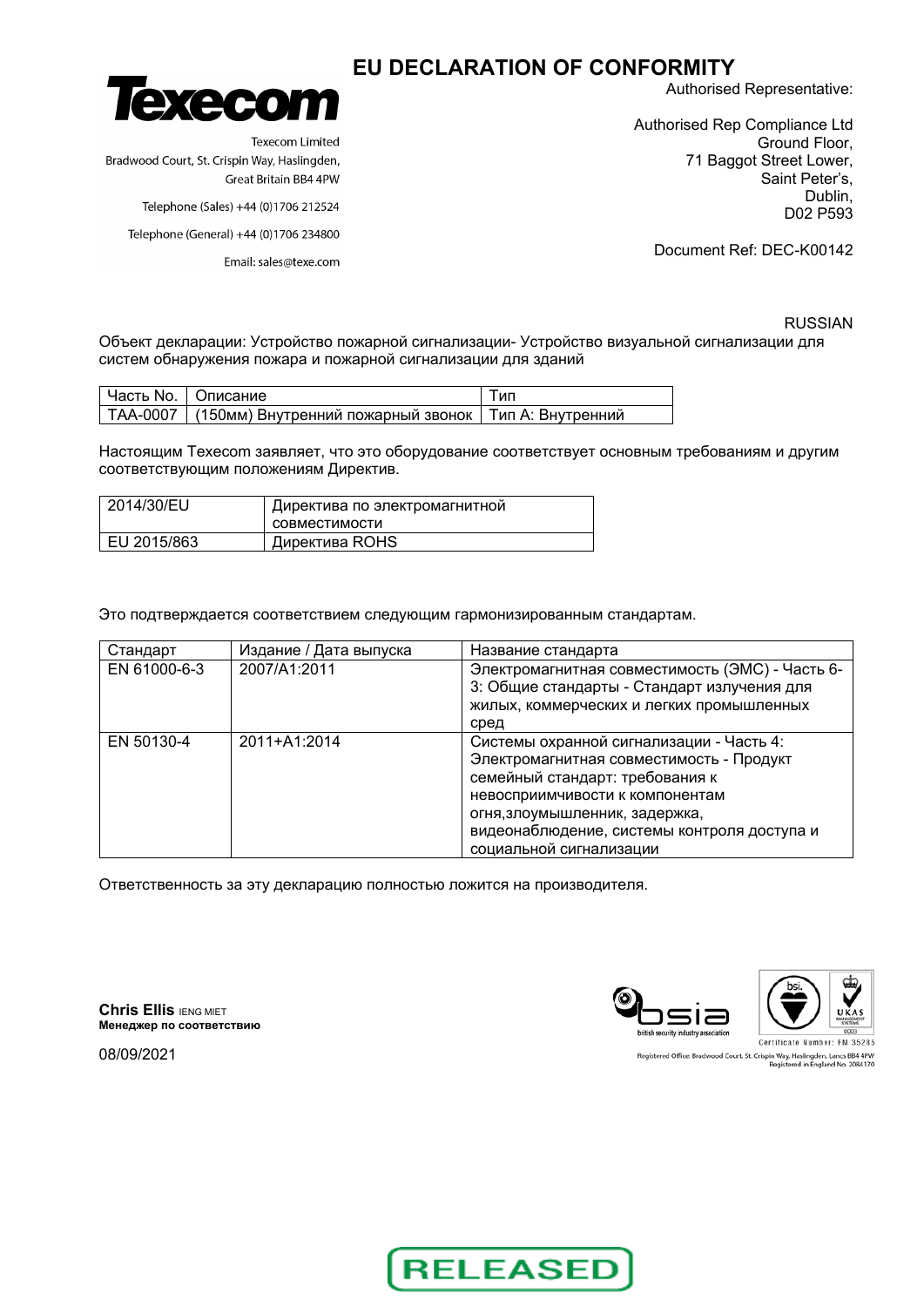

**Texecom Limited** Bradwood Court, St. Crispin Way, Haslingden, Great Britain BB4 4PW

Telephone (Sales) +44 (0)1706 212524

Telephone (General) +44 (0)1706 234800

Email: sales@texe.com

Authorised Representative:

Authorised Rep Compliance Ltd Ground Floor, 71 Baggot Street Lower, Saint Peter's, Dublin, D02 P593

Document Ref: DEC-K00142

SLOVENIAN Predmet izjave: Klaxon požarna alarmna naprava - vizualna alarmna naprava za odkrivanje požara in požarni alarmni sistem v stavbah

| Dela.      | Opis                             |                 |
|------------|----------------------------------|-----------------|
| l TAA-0007 | (150 mm) Notranji ognjeni zvonec | Tip A: Notranji |

Texecom izjavlja, da je ta oprema v skladu z bistvenimi zahtevami in drugimi ustreznimi določbami direktiv

| 2014/30/EU  | Direktiva EMC  |
|-------------|----------------|
| EU 2015/863 | Direktiva ROHS |

To dokazuje skladnost z naslednjimi usklajenimi standardi

| Standardno   | Izdaja / datum izdaje | Naslov standarda                                       |
|--------------|-----------------------|--------------------------------------------------------|
| EN 61000-6-3 | 2007/A1:2011          | Elektromagnetna združljivost (EMC) - 6-3. Del:         |
|              |                       | Splošni standardi - Emisijski standard za              |
|              |                       | stanovanjska, poslovna in lahka industrijska okolja    |
| EN 50130-4   | 2011+A1:2014          | Alarmni sistemi - 4. Del: Elektromagnetna združljivost |
|              |                       | - Izdelek                                              |
|              |                       | družinski standard: zahteve za odpornost proti ognju,  |
|              |                       | vsiljivec, zapora, CCTV, nadzor dostopa in socialni    |
|              |                       | alarmni sistemi                                        |

Ta izjava je izdana na izključno odgovornost proizvajalca.

**Chris Ellis IENG MIET Vodja skladnosti**

08/09/2021